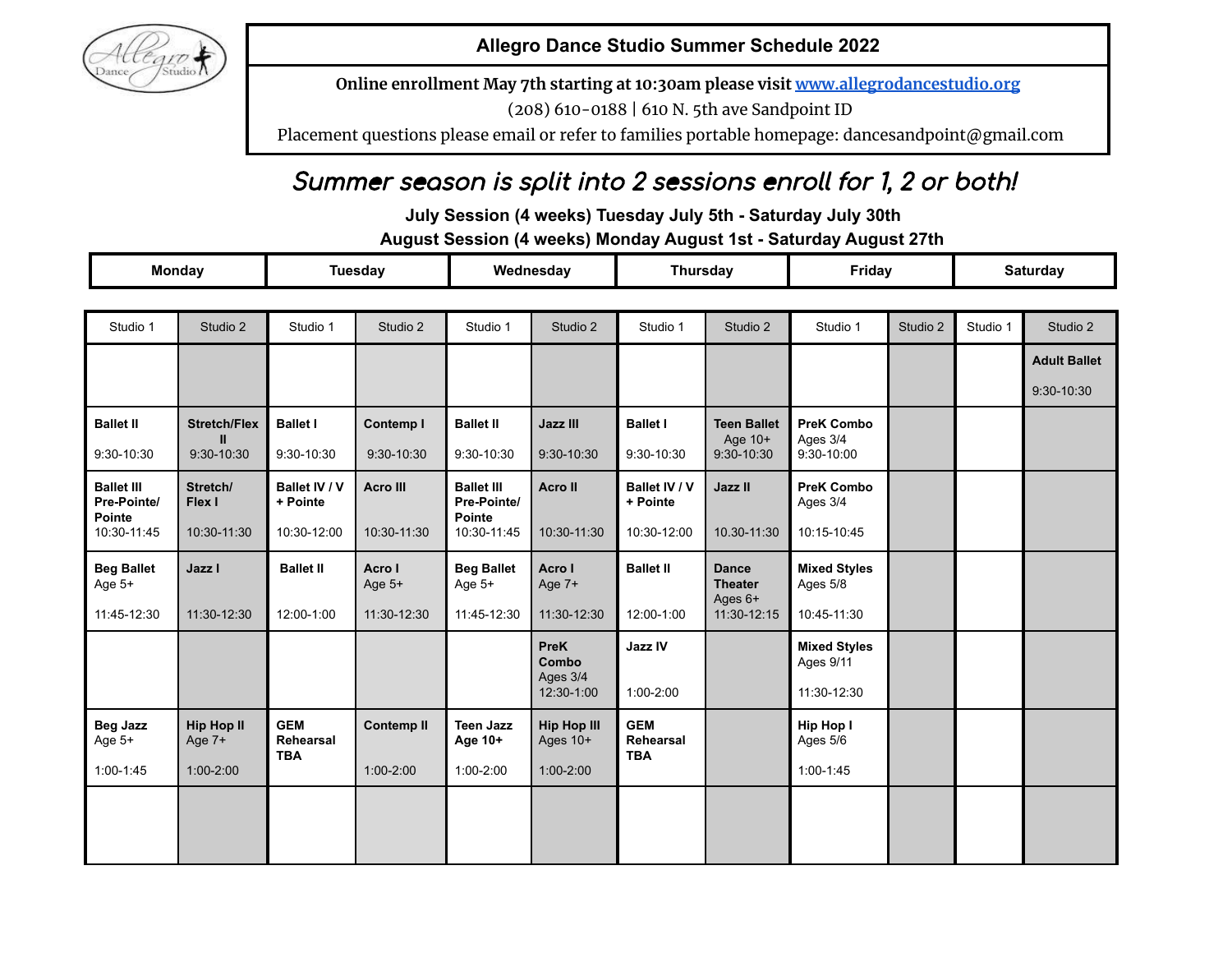

# **Allegro Dance Studio Summer Schedule 2022 Pricing Structure**

All prices are for the complete session

| July Session (4 weeks) Tuesday July 5th - Saturday July 30th           |
|------------------------------------------------------------------------|
| 30 min class \$45                                                      |
| 45 min class \$55                                                      |
| 1 hour class \$60                                                      |
| Ballet II (twice weekly class) \$100                                   |
| Ballet III (twice weekly class) \$125                                  |
| Ballet V (twice weekly class) \$150                                    |
| *Monday Classes have been adjusted due to The July 4th Holiday Closure |
|                                                                        |
| August Session (4 weeks) Monday August 1st - Saturday August 27th      |
| 30 min class \$45                                                      |
| 45 min class \$55                                                      |
| 1 hour class \$60                                                      |
| Ballet II (twice weekly class) \$100                                   |
| Ballet III (twice weekly class) \$125                                  |
| Ballet IV / V (twice weekly class) \$150                               |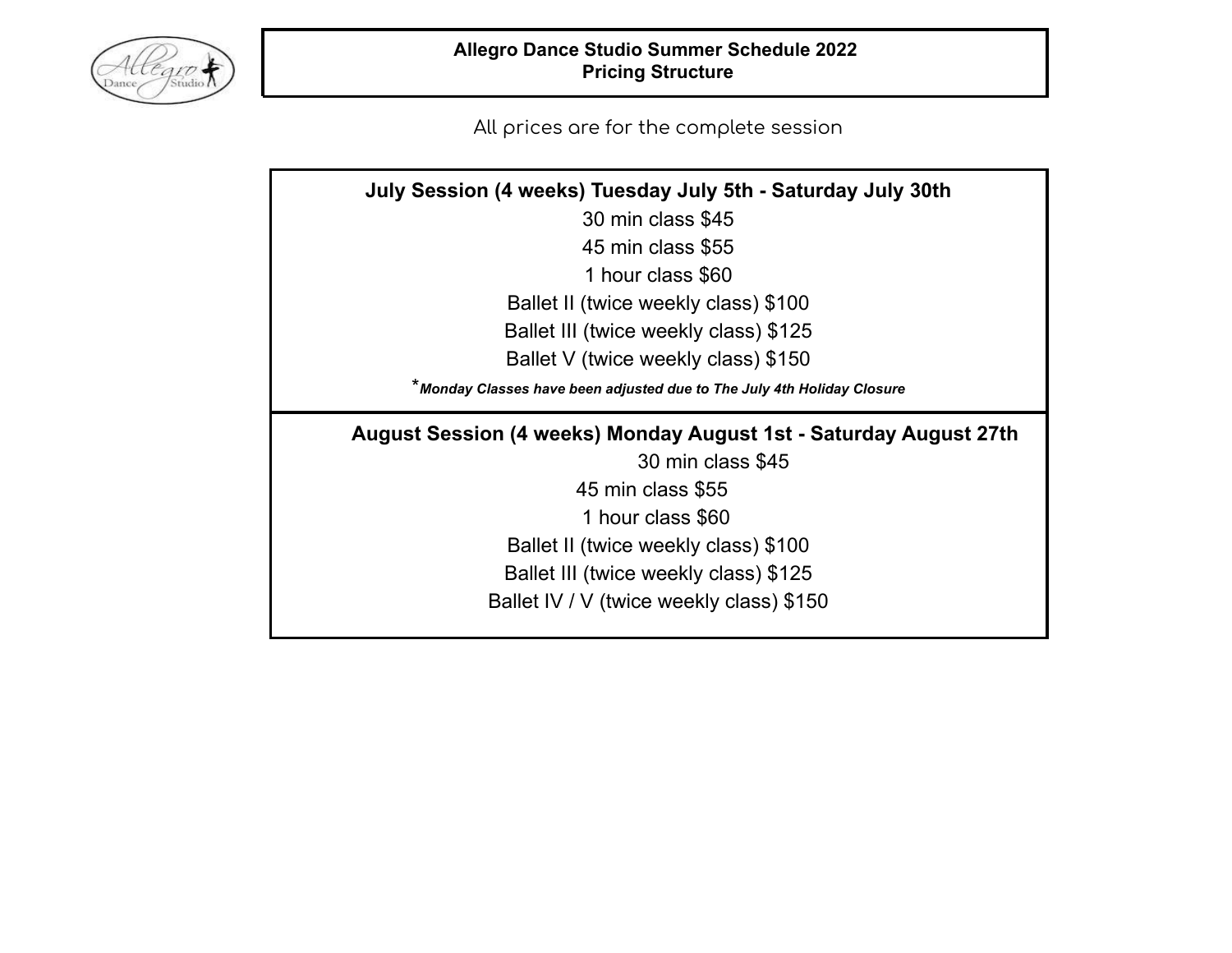# Class Description:

# **Acro I**

# **(Ages 5+)**

Must be currently enrolled in a ballet class at Allegro to enroll for this class. This class is level 1 in the Acrobatic Arts Certified Program. The program is based on safe and effective progressions with proven results in five divisions of AcroDance: Flexibility, Strength, Balancing, Limbering and Tumbling. Developed with input from professionals and experts in ballet, modern dance, jazz, contortion, artistic gymnastics, rhythmic gymnastics, sport acrobatics, yoga, acro yoga, pilates, physiotherapy, hand balancing and more, you will not find a more comprehensive program. Ballet class leotard with bike shorts or leggings, solid color. bare feet and hair pulled back. NO CROP TOPS, hair pulled back and out of face.

# **Acro I**

# **(Ages 7+)**

Must be currently enrolled in a ballet class at Allegro to enroll for this class. This class is level 1 in the Acrobatic Arts Certified Program. The program is based on safe and effective progressions with proven results in five divisions of AcroDance: Flexibility, Strength, Balancing, Limbering and Tumbling. Developed with input from professionals and experts in ballet, modern dance, jazz, contortion, artistic gymnastics, rhythmic gymnastics, sport acrobatics, yoga, acro yoga, pilates, physiotherapy, hand balancing and more, you will not find a more comprehensive program. Ballet class leotard with bike shorts or leggings, solid color. bare feet and hair pulled back. NO CROP TOPS, hair pulled back and out of face.

# **Acro II**

Must be currently enrolled in ballet at Allegro to register for this class and MUST be placed per instructors request. This class is level 2 in the Acrobatic Arts Certified Program. The program is based on safe and effective progressions with proven results in five divisions of AcroDance: Flexibility, Strength, Balancing, Limbering and Tumbling. Developed with input from professionals and experts in ballet, modern dance, jazz, contortion, artistic gymnastics, rhythmic gymnastics, sport acrobatics, yoga, acro yoga, pilates, physiotherapy, hand balancing and more, you will not find a more comprehensive program. Ballet class leotard with bike shorts or leggings, solid color, bare feet and hair pulled back. Placement based on Instructor decision. NO CROP TOPS

# **Acro III**

\*Must be currently enrolled in ballet at Allegro to register for this class and MUST be placed per instructor request. This class is level 3 in the Acrobatic Arts Certified Program. The program is based on safe and effective progressions with proven results in five divisions of AcroDance: Flexibility, Strength, Balancing, Limbering and Tumbling. Developed with input from professionals and experts in ballet, modern dance, jazz, contortion, artistic gymnastics, rhythmic gymnastics, sport acrobatics, yoga, acro yoga, pilates, physiotherapy, hand balancing and more, you will not find a more comprehensive program. Ballet class leotard with bike shorts or leggings, solid color, bare feet and hair pulled back. NO CROP TOPS Placement based on Instructor decision.

# **Adult Ballet**

This class takes your ballet training to the next level. Dancers will level up fundamental techniques & enhance more exciting skills like leaps and turns, as well as more intricate choreography. No pressure to dress in formal attire, students may wear form fitting active wear. It is suggested hair be pulled back and ballet shoes be worn. Bring a water bottle and enjoy the benefits of this amazing style of dance! Active wear and preferably ballet shoes are encouraged. Adults may pay by a monthly fee or pay a \$15 drop in fee when they attend

# **Beg Ballet**

Introducing Dancers who are brand new to ballet or coming from the Recreation program ages 5+ who are wanting to pursue ballet in a more structured classroom to focus on alignment, flexibility, coordination, physical, and cognitive understanding necessary for Classical Ballet training. Foundation of Ballet with formal training consisting of barre and centre work, posture, placement, precise technique and comportment of classical ballet will be emphasized. Providing dancers with all of the necessary tools to improve their skills to progress to Ballet I. Dress Code light pink scoop leotard, hair pulled back in a ballet bun, pink tights, and ballet shoes.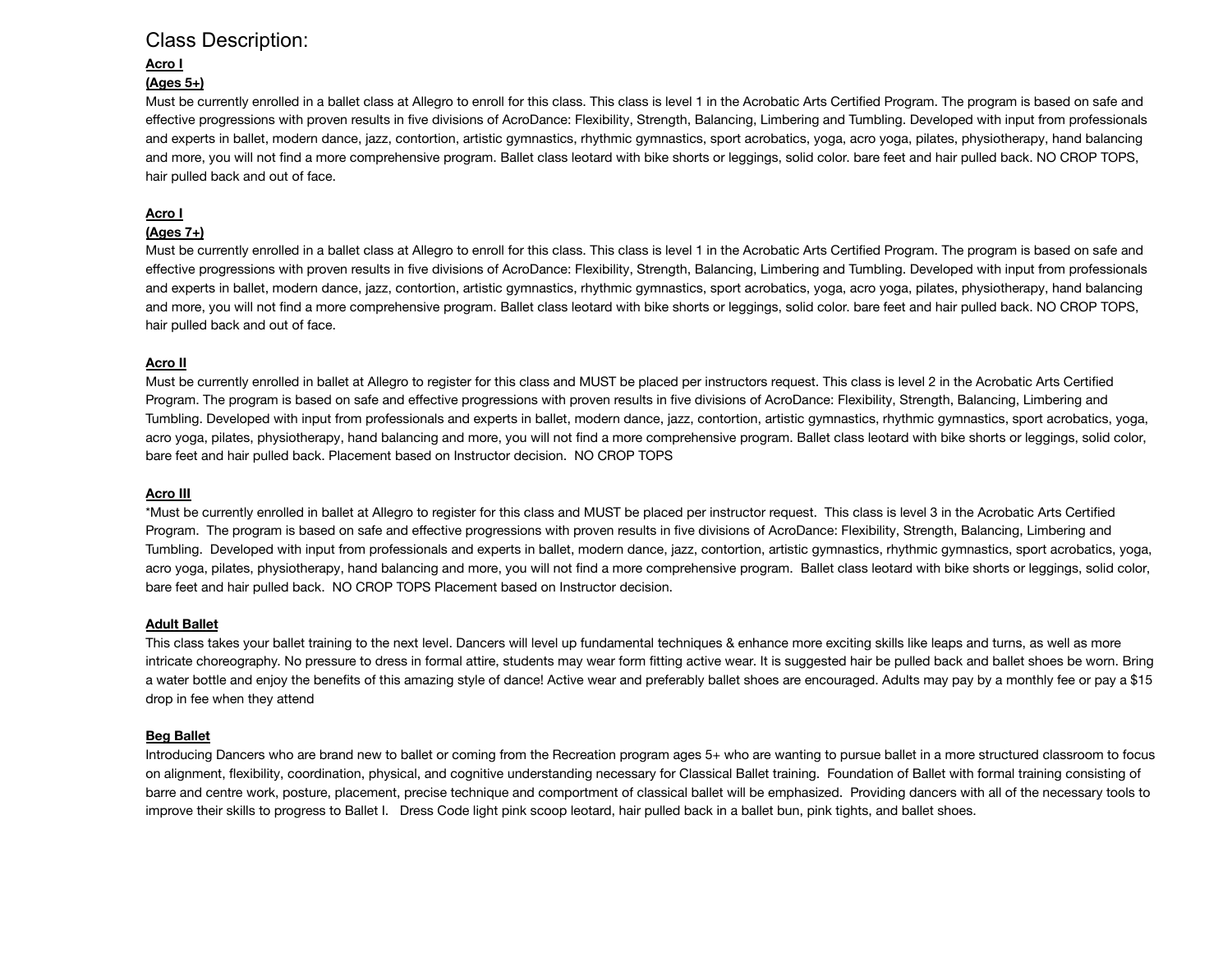#### **Ballet I**

Director approval for placement. This class focuses on building a solid Ballet Technique with an emphasis on proper body placement to ensure safe execution as the skill levels advance. Ballet 1 is much more structured and intense class as this is the next level from Beginning Ballet. Ballet 1 uniform is a short sleeved lavender leotard, pink ballet tights and pink ballet shoes NO dance skirts. Girls must have hair tied back in a ballet bun. Boys wear black leggings or shorts and white t-shirt with black ballet shoes.

#### **Ballet II**

Student must be placed in this class per the Director. This class is twice weekly and students are required to attend both the Monday and the Wednesday sessions. This is for students who are working towards moving into a higher level in the future. Ballet 2 is the next level of advancement after a student acquires the necessary skills from Ballet 1. Balance, Flexibility and musicality are important factors learned in this level. Dress code is blue scoop leotard with no skirts, hair in bun.

#### **Ballet III**

MUST be placed in this class by Director. This class meets twice a week and attendance is required at both classes. This class incorporates Pre-Pointe skills which will benefit dancers to improve their pointe work, and or work towards being on pointe. The class will continue the ballet dancers education in the technique of classical ballet. Ballet III students wear Maroon leotard, pink tights, pink ballet shoes required. Maroon or black dance skirt optional no other colors please. Hair pulled up in a bun, pink tights, pink ballet flats and pink pointe shoes, hair in ballet bun. All ballet boys are required to wear form fitting shorts or leggings, a form fitting white T shirt and black ballet shoes.

#### **Ballet IV / V**

Must be placed into this class by Director. This twice weekly class will incorporate barre work and strength for classical techniques. Pointe work as an additional class that is strongly encouraged for dancers to progress in their pointe work skills. Ballet IV uniform black leotard, pink tights, plain black skirt optional, pink flats, pink pointe shoes. and hair in ballet bun. Ballet V uniform plain colored leotard, no patterns, plain black skirt, no other colors please. Pink tights, pink ballet flats and pink pointe shoes, hair in ballet bun.

#### **Contemporary I**

We will learn traditional Lyrical style and Contemporary style of dance. Foundations in ballet/lyrical/jazz and modern have created what we call contemporary today. Must be currently enrolled for Ballet 2, 3 or Teen ages 10+. Black shorts or leggings/ solid colored form fitting top, leotard or tank top. NO T-SHIRTS. LOOSE CLOTHING, or CROP TOPS. Ballet or lyrical half shoes. Hair pulled back with no bangs. Water Bottle

#### **Contemporary II**

Students will learn basics and progressions in this popular modern style dance. Foundations in ballet/lyrical/jazz and modern have created what we call contemporary today. Must be currently enrolled in ballet 4 or 5. Black shorts or leggings, No Crop Tops, solid colored form fitting top, leotard or tank top. Black jazz shoes. Hair pulled back.

#### **Dance Theater (Ages 6+)**

In this class, dancers will follow along to learn basic musical theater dance steps. Musical Theater Dance involves all styles of dance (jazz, ballet, tap, hip hop, and lyrical) and brings them together with different songs from our favorite Broadway shows. Musical theater dancing is about interpreting the music and tapping into your emotion to tell stories in the music and dance steps. Throughout the whole class, we will listen and dance along to popular Broadway hits. This is a great course for students who want to try out a different style of dance, or who have tried musical theater before and just want to take an extra dance class! This is an introduction course, so all ability levels are welcome! Dress Code, plain color leggings or bike shorts with a form fitting T shirt or leotard. Ballet shoes or jazz shoes and hair out of the face. NO CROP TOPS

#### **Hip Hop I (Ages 5/6)**

Hip Hop I is a great way to burn energy. With clean music and age appropriate moves, young dancers will love this class! Form fitted active wear and no skid clean indoor sneakers. No jewelry, watches or crop tops. Pull hair back.

#### **Hip Hop II (Ages 7+)**

Hip Hop III is a great way to burn energy and learn the exciting style of Hip Hop. With clean music and age appropriate Moves, young dancers will love this class! Form fitted active wear and no skid clean indoor sneakers. No jewelry or watches. Pull hair back.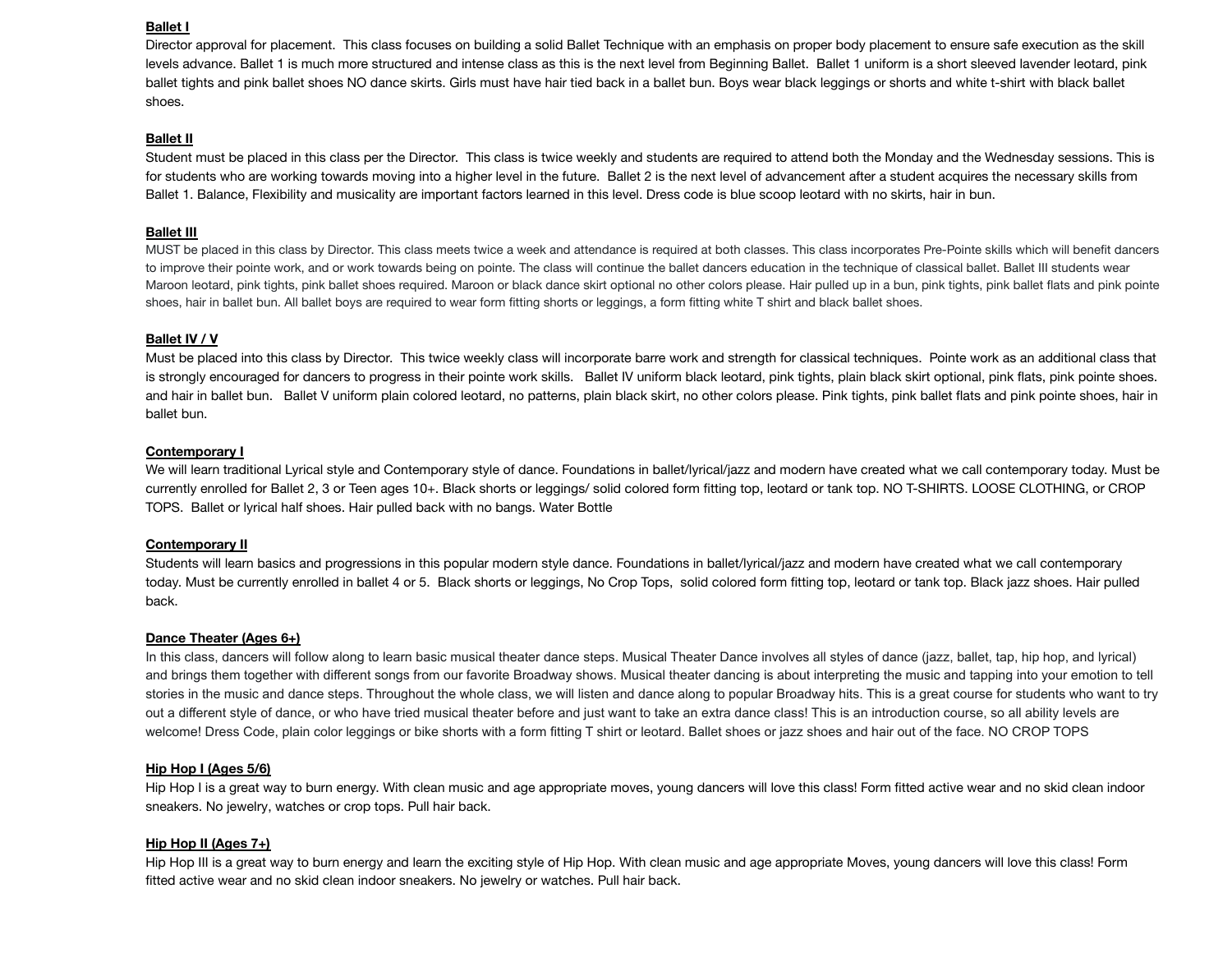# **Hip Hop III (Ages 10+)**

Hip Hop II is a great way to burn energy and learn the exciting style of Hip Hop. With clean music and age appropriate moves, young dancers will love this class! Form fitted active wear and no skid clean indoor sneakers. No jewelry or watches. Pull hair back.

# **Beg Jazz**

The students in this class learn basic jazz steps with an emphasis on stretching; for greater range of motion, strength, for jumps and leaps, balance, for pirouettes and coordination for movement quality. They will explore both traditional jazz through center floor combinations. This class provides the dancer with a sense of well-being, it builds self confidence and builds social skills. Dancer must be enrolled in Beg Ballet or Ballet I at Allegro and placed per instructors request.

## **Jazz I**

Currently taking a ballet class (Ballet 1 or 2) at Allegro to be eligible and placed in this class per instructor. Jazz is a stylistic dance form. Dancers will be learning the commercial style of jazz with the likes of which you see used in Broadway and music videos. Black shorts or leggings/ solid colored form fitting top, leotard or tank top, Black jazz shoes. Hair pulled back. NO TSHIRTS, CROP TOPS.

# **Jazz II**

Dancers will be continuing in the progression of Jazz dance beyond the introductory level. Must be currently enrolled in Ballet 2 or Ballet 3. and placed in this class by instructor. Black shorts or leggings/ solid colored form fitting top, leotard or tank top. NO TSHIRTS or CROP TOPS. Black jazz shoes. Hair pulled back out of face.

## **Jazz III**

Jazz 3 is for students continuing their jazz progression. Must be placed into this class by instructor. Dancers must be currently enrolled into a ballet class of 3/4 to enroll for this class. Solid color leggings or shorts and a tight fitting top and black jazz shoes are required. Hair pulled up and out of face. NO CROP TOPS.

# **Jazz IV**

Jazz 4 Is the advanced jazz class at ADS. Students must be placed into this class by the studio director and also be actively enrolled in Ballet 4 or 5. Solid color leggings or shorts and tight fitting top and black jazz shoes are required no crop tops/bra tops.

#### **PreK (Ages 3/4)**

Students in this course will learn Ballet foundations along with Jazz, Hip Hop and Creative movement. Consider this class a sampler of the styles we offer at Allegro. PreK students will have a blast with action songs and story telling. Students are required to wear form fitting activewear (Leotard, tank top, leggings). NO jeans, or sneakers or crop tops. Ballet shoes or jazz shoes. Hair must be pulled back off of face. BRING A WATER BOTTLE!

#### **Mix Styles (Ages 5/8 and 9/11+)**

Students in this course will learn Ballet foundations along with Jazz, Hip Hop and Creative movement. Consider this class a sampler of the styles we offer at Allegro. Students are required to wear form fitting activewear (Leotard, tank top, leggings). NO jeans or crop tops, or sneakers. Ballet shoes or jazz shoes. Hair must be pulled back off of face. BRING A WATER BOTTLE!

#### **Stretch Flex I**

This class will provide you with the foundation for injury prevention and help improve flexibility. Students will be taken through a strength training routine that will build muscular balance which will help protect joints and prepare students for more acrobatic movement and flexibility for skills such as splits, backbends and handstands.

#### **Stretch Flex II**

This class focuses on developing the strength and flexibility for front splits, middle splits, backbends and arm balances. Develop the gracefulness to transition in and out of extreme flexibility while also improving balance and strengthening the body to prevent injury along the way. All exercises will have multiple options so each student can work at their own pace.